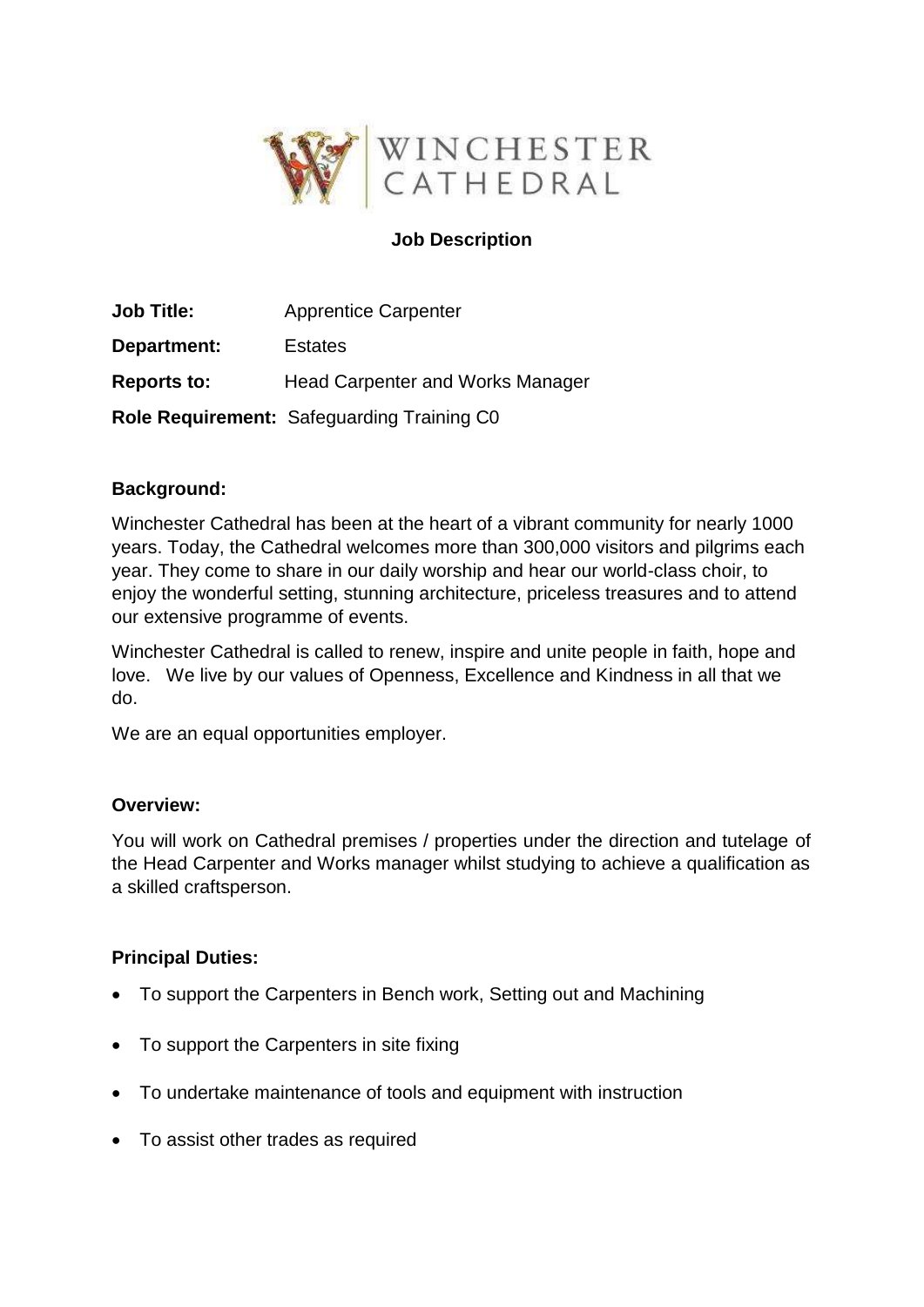- To undertake other generic tasks to assist in the efficient operation of the Cathedral properties and grounds as required
- Train to follow technical drawings and plans
- Attend college on day release to achieve the relevant trade qualification
- To comply with all Cathedral policies including Health and Safety

| <b>PERSON SPECIFICATION</b>                                                  | <b>Essential</b> | <b>Desirable</b> |
|------------------------------------------------------------------------------|------------------|------------------|
| Qualification: GCSE Maths English and IT (or equivalent)<br>grade C or above | Е                |                  |
| <b>Experience/Knowledge and skills</b>                                       |                  |                  |
| Good communication skills                                                    | Е                |                  |
| Ability to assimilate and understand technical drawings<br>and plans         | Е                |                  |
| Awareness of timescales and seasonal deadlines                               | Е                |                  |
| An enthusiastic approach to learning                                         | E                |                  |
| Ability to work at heights                                                   | E                |                  |
| A careful and disciplined approach to work with good<br>attention to detail  | Е                |                  |
| Ability to work as part of a team and be an effective team<br>player         | Е                |                  |
| A flexible and reliable approach to work                                     | Е                |                  |
| A willingness to learn and be responsive to training                         | Е                |                  |
| An ability to take direction and instruction                                 | E                |                  |
| A diligent and focused approach to all tasks                                 | Ε                |                  |
| A knowledge of Health and Safety                                             | D                |                  |